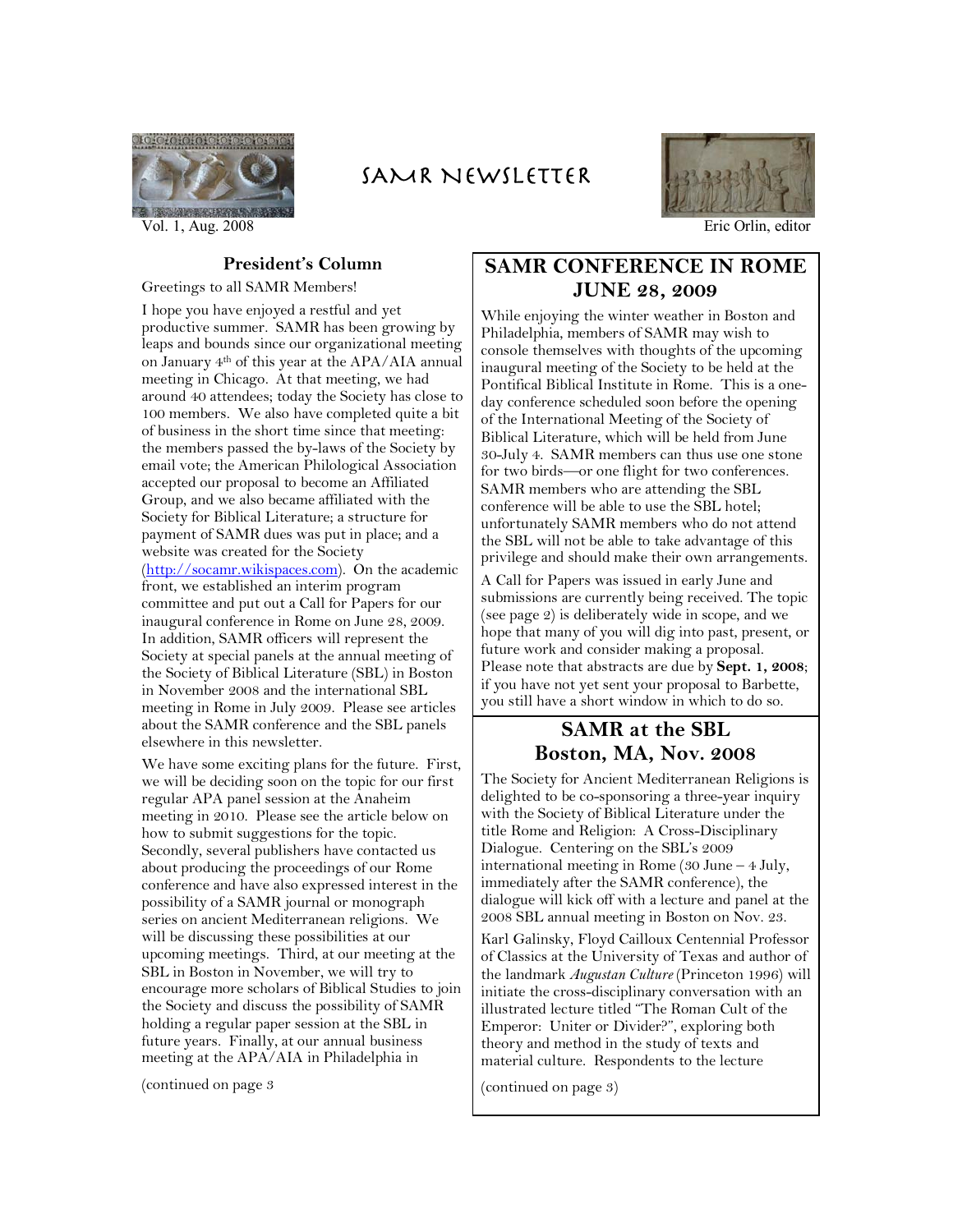### **CALL FOR PAPERS, SAMR CONFERENCE IN ROME, JUNE 2008**

#### **What's Religious about Ancient Mediterranean Religions?**

At the inaugural meeting of the Society for Ancient Mediterranean Religions, we plan to begin our discussions by considering the ways in which the conceptual category "religion" is applicable to the study of ancient cultures. Sacrifice, prayer, pilgrimage, private and public devotion, beliefs about gods and goddesses--all of these practices and ideas seem to fall safely enough within the category of "religion." A question worth thinking about, however, is whether the boundaries of this modern category---and indeed the category itself--match up with any patterns of practice or belief held by the people we hope to understand. In other words, what did it mean to be "religious" in the ancient world? Perhaps behaviors that we might now call "religious" are better understood as falling within the realm of political acts, or as practices that delineate certain tribal or familial identities. Matching up ancient and modern ideas about this cluster of ideas and practices promises to reveal significant mismatches in our conceptual lexica where religion ancient and modern is concerned. We hope that it will also give rise to useful reflections about this inter-disciplinary project that we have initiated: what different methodological presuppositions do students of ancient Mediterranean cultures bring to the study of religious phenomena and what do we stand to learn from each other? Proposals addressing this topic and formed with reference to Mediterranean societies up through the Late Antique period are welcome.

Abstracts of 500 words should be sent to Barbette Spaeth (bsspae@wm.edu) by **September 1, 2008**. Please provide abstracts within the email itself, or as attachments in MS Word format. Participants should aim for papers of approximately 30 minutes in length. While the conference will be conducted chiefly in English, the committee will also consider papers (and abstracts) presented in Italian.

### **TOPIC NEEDED FOR 2010 APA PANEL**

The first panel session held at an APA/AIA meeting by the Society for Ancient Mediterranean Religions will occur at the 2010 meeting in Anaheim. APA regulations stipulate that a Call for Papers for the 2010 meeting must be received in the APA office by **September 19, 2008.** While we were hoping to use our annual business meeting in January to discuss potential topics, the APA's schedule makes that impossible. To facilitate discussion of possible topics, we have set up a space on our wiki site for this purpose (http://socamr.wikispaces.com). If you have ideas or suggestions, please use that space or alternatively you may email your ideas to Barbette or Eric. We will do our best to develop a call for papers that meets the desires of our members, and at the business meeting we will discuss arrangements for future APA/AIA meetings.

### **ELECTIONS COMING**

Our current officers were elected to establish the organization, develop affiliations with both the APA and the SBL, to open a bank account, and to plan a conference in Rome in response to a unique opportunity to take advantage of the presence of the International SBL conference at the same time. Now we need to elect officers and a program committee according to our by-laws to administer the regular functioning of our fledgling organization. Since this is our first regular election, all offices are open: President (for a three-year term), Secretary-Treasurer (for a two-year term), and a Program Committee of three persons (with staggered terms of one, two and three years).

According to our by-laws, nominations must be supported by at least three members of the Society not from the same institution (a nominator and two seconds). It is the responsibility of the nominators to confirm the willingness of the candidate to serve if elected; self-nominations are allowed, though the nomination must still have two seconds.

Nominations should be sent to Eric Orlin (eorlin@ups.edu) by **November 1, 2008.** Voting for President and Secretary-Treasurer will occur by mail prior to the APA/AIA Meeting. Voting for the Program Committee will take place at the Business Meeting to be held in conjunction with the APA/AIA meeting in Philadelphia. According to the bylaws, proxy votes are not allowed.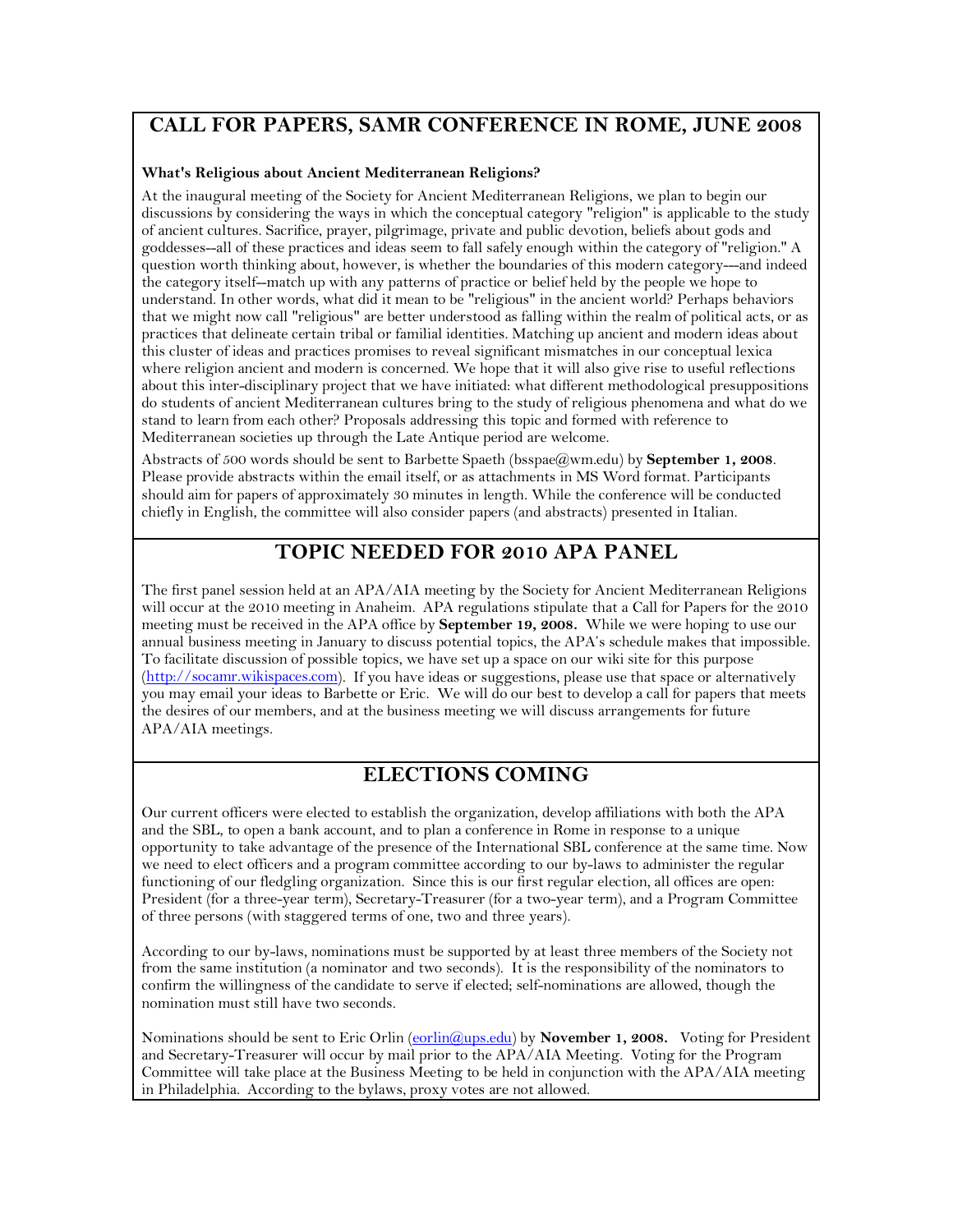President's Message (continued from page 1)

January we will be holding regular elections for SAMR officers and Program Committee members, discussing the membership fee structure for the upcoming year, and discussing the topic for our regular paper session at the APA/AIA meeting in 2011.

I would like to thank Eric Orlin, the Secretary-Treasurer of the Society; Greg Snyder, the Chair of the SAMR Rome Program Committee; Carin Green, Celia Schultz, and Kim Stratton, members of the SAMR Rome Program Committee; and Jonathan Reed of the SBL, for all their help and sage advice during this eventful first year of SAMR. I hope to see many of you in Boston, Philadelphia, or Rome during the coming year. All the best,

Sabille

Barbette Stanley Spaeth

**SAMR** at the SBL(continued from page 1)

include Steve Friesen (University of Texas, and author of *Imperial Cults and the Apocalypse of John*, Oxford 2001), Robin Jensen (Vanderbilt University, *Face to Face: The Portrait of the Divine in Early Christianity*, Fortress 2005), James Hanges (Miami University, *Comparing Religions: Possibilities and Perils*?, Brill 2006), and SAMR president Barbette Stanley Spaeth (College of William and Mary, *The Roman Goddess Ceres*, University of Texas 1995).

The dialogue will continue at the 2009 SBL International Meeting in Rome, where Professor Galinsky will respond to several papers focusing on studying Mediterranean religions in or related to ancient Rome. And the project will conclude with a session at the November 2009 SBL conference in New Orleans, which will continue the inquiry about studying ancient Mediterranean religionsincluding but not exclusively early Christianity-in Rome. For exact meeting times and places, consult the SBL website at http://www.sbl-site.org/.

#### **MEMBERSHIP**

Your Secretary-Treasurer would like to take this opportunity to remind members to send in their dues. We have kept dues intentionally low (\$10, \$5 for students) to make membership accessible to all. The funds will be used to defray costs of the Society, especially those associated with holding meetings in conjunction with the APA/AIA and SBL; SAMR conferences will be self-supporting through registration. Only members in good standing are allowed to hold office and vote for officers, and after our initial conference in Rome only members will be allowed to deliver papers at SAMR-organized panels. You can find a Membership Form on the last page of the newsletter; send it in today!

#### **SAMR Contact Information**

Barbette Stanley Spaeth, President Dept. of Classical Studies College of William and Mary Williamsburg, VA 23187 bsspae@wm.edu

Eric Orlin, Secretary-Treasurer University of Puget Sound 1500 N. Warner, CMB 1061 Tacoma, WA, 98416 eorlin@ups.edu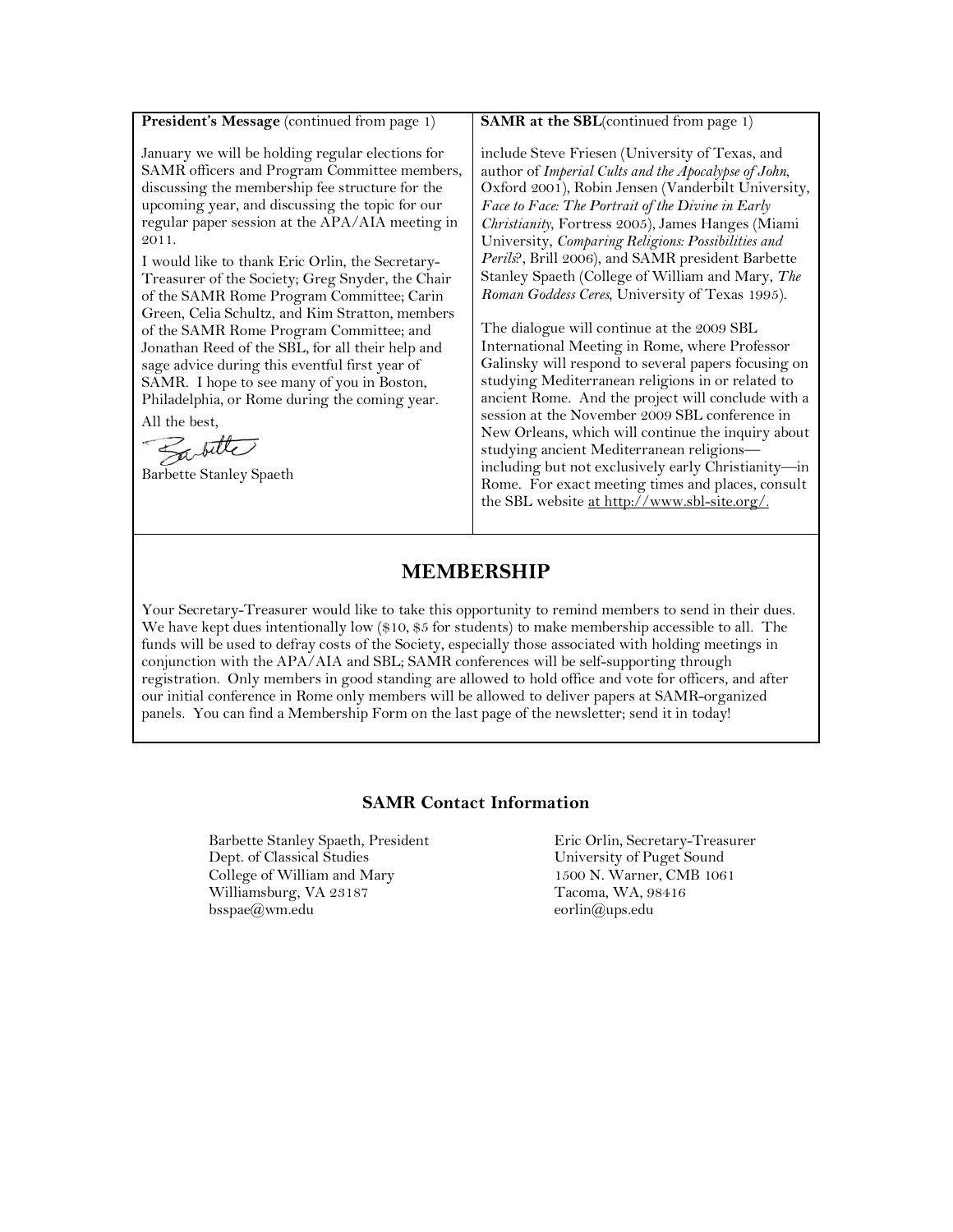# **Society for Ancient Mediterranean Religions Membership Form**

| Check all that apply                                                                                                                                                                                                                      |  |  |  |
|-------------------------------------------------------------------------------------------------------------------------------------------------------------------------------------------------------------------------------------------|--|--|--|
| Address                                                                                                                                                                                                                                   |  |  |  |
| ____Renewal membership _________Student membership (\$5 year)                                                                                                                                                                             |  |  |  |
| Payment enclosed: \$____________(limited to five years in advance)                                                                                                                                                                        |  |  |  |
| Make checks (in US or foreign currency) payable to: Society for Ancient Mediterranean<br>Religions                                                                                                                                        |  |  |  |
| Please check appropriate title: Prof. Dr. Ms. Mr. Community Other (Please<br>specify)                                                                                                                                                     |  |  |  |
|                                                                                                                                                                                                                                           |  |  |  |
| Mailing<br>Address and the state of the state of the state of the state of the state of the state of the state of the state of the state of the state of the state of the state of the state of the state of the state of the state of th |  |  |  |
|                                                                                                                                                                                                                                           |  |  |  |
|                                                                                                                                                                                                                                           |  |  |  |
|                                                                                                                                                                                                                                           |  |  |  |
|                                                                                                                                                                                                                                           |  |  |  |
| Please indicate to what other scholarly societies (e.g. APA, AIA, SBL, etc.) you belong:                                                                                                                                                  |  |  |  |
| Please indicate your main areas of interest in studying ancient religions:                                                                                                                                                                |  |  |  |
|                                                                                                                                                                                                                                           |  |  |  |

MAIL TO: Eric Orlin, Sect'y-Treas SAMR Department of Classics University of Puget Sound 1500 N. Warner, CMB 1061 Tacoma, WA 98416 USA